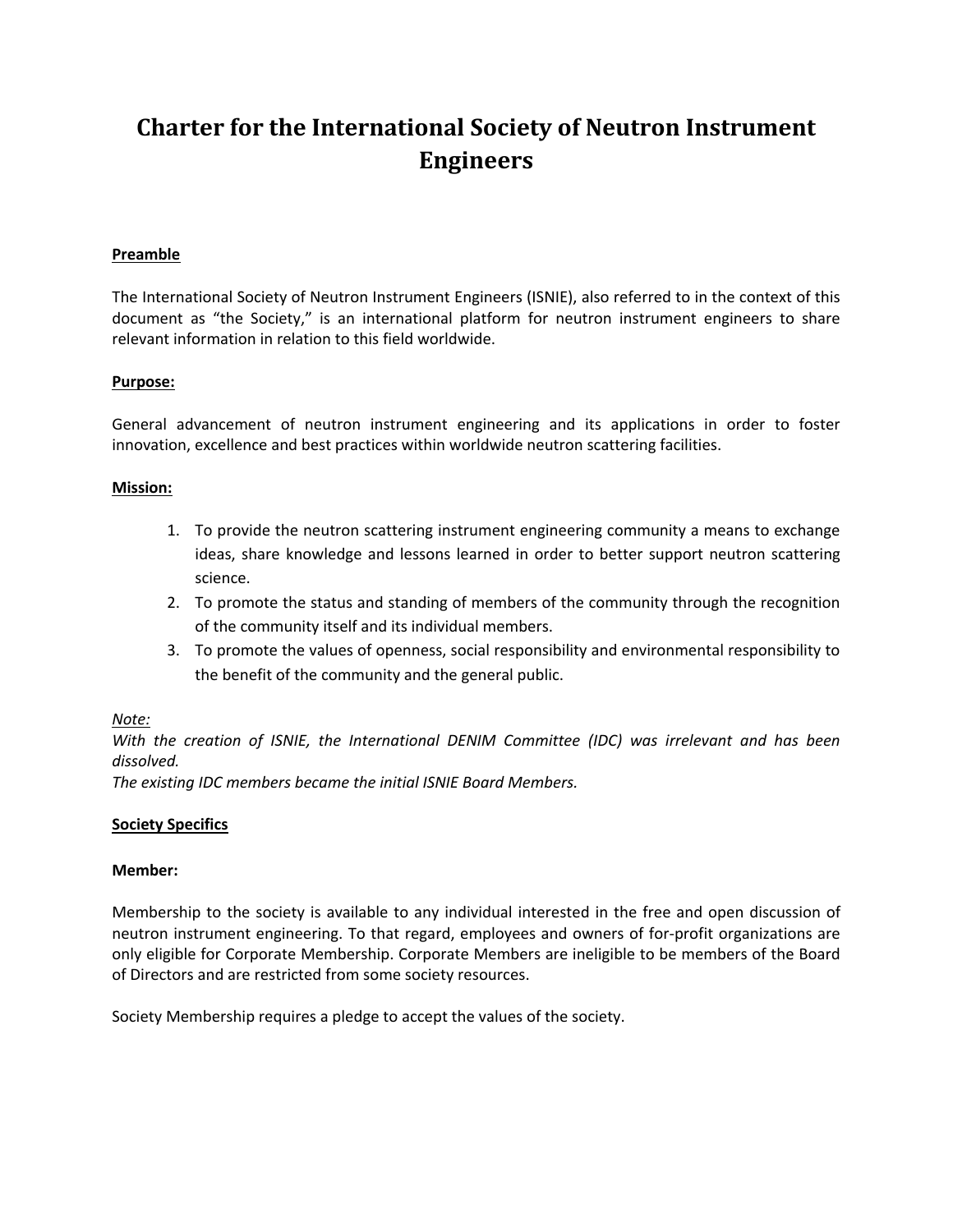## **Board of Directors:**

The Board of Directors, also referred to as "the Board", is responsible for the direction of the Society, and has the sole authority for making decisions on the behalf of the Society, for conducting the affairs of the Society or any activity in the name of the Society, and for awarding the host institution for DENIM.

Any member of the Society, except for the aforementioned Corporate Member, is eligible to be a member of the Board. Prospective Board Members may be nominated either by the Member's home facility, or by a Board Member, but the authority to accept a new Board Member exists only by the Board, and is made by a popular vote within the Board. A quorum of at least 1/2 of total Board participation in the vote is required for the vote to be valid.

#### Any **noncommercial entity involved in the operation, design and support of a** Neutron Scattering

Facility with at least one Society Member is eligible to be represented by up to one Board Member. A Neutron Scattering Facility with at least five Society Members is eligible to be represented by up to two Board Members, and any Neutron Scattering Facility with 15 or more Society Members may have a maximum of three Board Members.

Each facility participating on the board has one vote, regardless of its number of representatives on the Board. If there are multiple Board members from one facility, they determine between them who the voting member is. If they are undecided on the representative voter, then their facility picks the representative voter. If a voting Board Member is unable to participate in a vote, the representative voter may delegate his or her vote to any other Society Member. Alternatively, in the case of a vote known in advance, a voting member may indicate his or her vote prior to the scheduled vote by e-mail. In the case of unscheduled votes that may arise during a Board meeting, non-present members may not participate in the vote. Votes require a quorum of at least ½ of all Board Member participation to be valid.

Any Board Member who is not present for a Board Meeting over the course a running year will be removed from the Board.

# **Officers:**

Society Officers are responsible for leading the Board, for conducting Board Meetings and for calling votes within the Board.

All Board Members, and only Board Members, are eligible to be Officers. A Board Member may indicate his or her interest in becoming an Officer by self-nomination. A Board Member may self-nominate for more than one Officer position but may only hold a single Officer position. Election of new Officers shall occur once every two years, during DENIM, except for the initial election of officers, which occured by videoconference on 20 September 2017. The initial set of Officers was only valid until the next DENIM occurring in an even numbered year (2018). All successive Officer terms shall be for two years, with all elections occurring in even numbered years. A quorum of at least 1/2 participation of all Board Members is required for the vote to be valid. If a quorum is not achieved during DENIM, it shall be the responsibility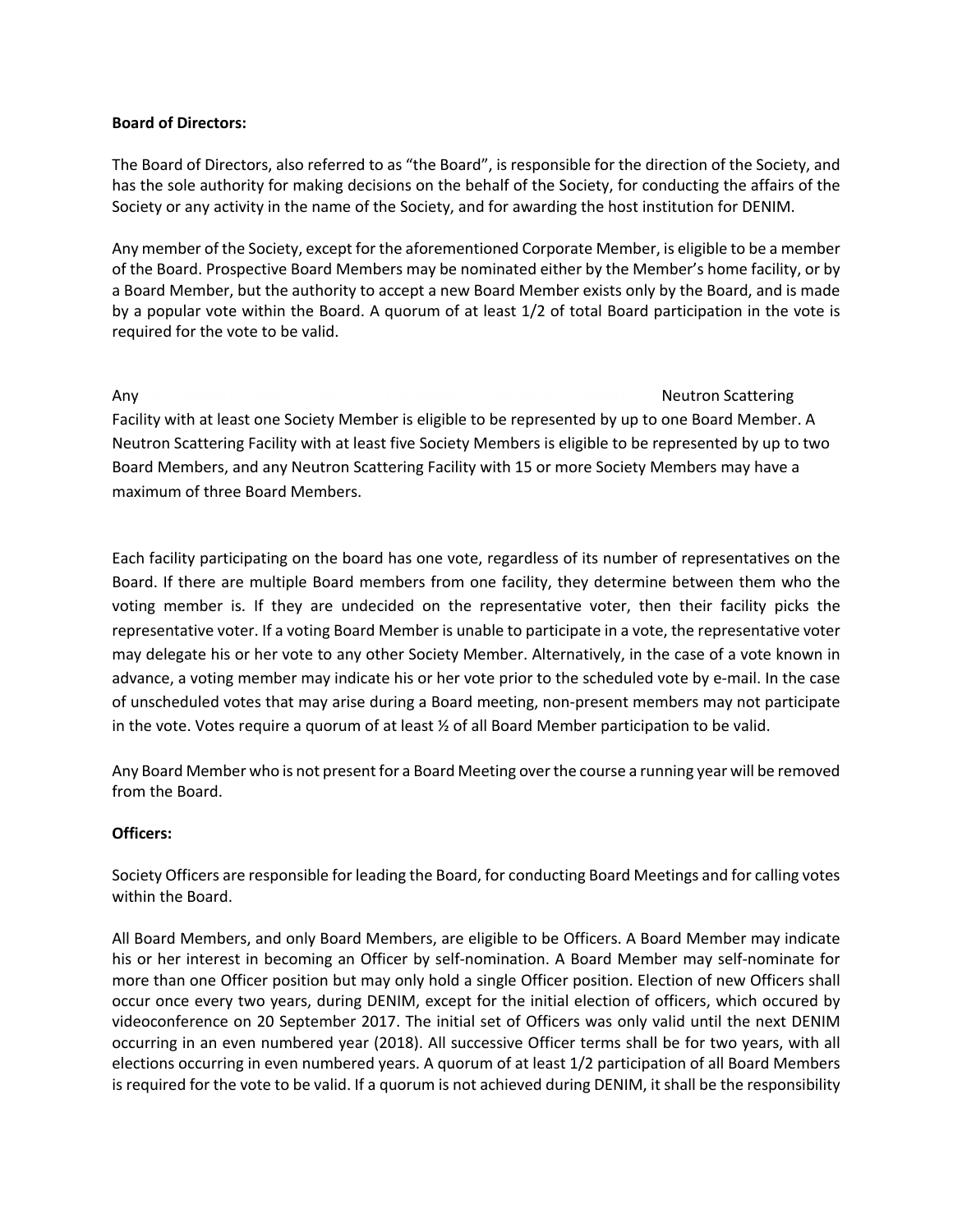of the President to conduct another vote at the earliest opportunity, until quorum is achieved. In these cases, the previous Officers shall remain in place until quorum is achieved.

ISNIE Officers are limited to two consecutive two-year terms. Officers elected in special elections for terms of less than two years remain eligible for an additional two regular consecutive two-year term elections. A term limited officer regains eligibility for an office after two years of not serving in that position, or by holding a different Officer position for at least one full regular two-year term.

There shall be 5 Officers with the following responsibilities:

- The *President* ensures the good functioning of the Society, calls meetings, prepares agendas, leads Board discussion and initiates voting. As do all of the Officers, the President promotes the Society.
- The *Secretary* seconds and replaces the President when needed, organizes the meetings (face to face, by video- or teleconference, or by any other means the Secretary deems appropriate), takes minutes of the meetings, checks for quorum before votes and records the results.
- The *Webmaster* is responsible for running the internet site of the Society.
- The *Communication Officer* (CO)prospects new members and answers member questions and issues. T*he CO publishes a newsletter after each ISNIE Board Meeting (or series of Board meetings like the ones held daily at DENIM conferences) usually quarterly. The CO also monitors membership applications and updates the membership roster with additions (or deletions).*
- The *Outreach Officer* provides support for hosting DENIM and engineering schools.

There may not be more than two Officers from the same Institute. The President and Secretary may not be from the same Facility.

Because a Board Member may self-nominate for more than one Officer position, voting selection must occur in a sequential fashion. The conductor of the vote shall be a member of the Board, selected by the President, who has not self-nominated. The anonymous vote (except for the vote conductor, in case the vote must be conducted by e-mail) will be held in the following order: President; Secretary; Webmaster; Communication, Outreach. Once a Board Member is elected for a position, he or she is no longer eligible for successive positions.

# **Further direction regarding the Society:**

The ISNIE is not a legal entity. This charter is not a legally binding document. This charter may be amended by popular vote by the Board of Directors, conducted by the President, provided a 1/2 quorum is achieved.

The Society shall not require a membership fee.

# **Frequency of meetings**

There shall be a minimum of 4 meetings per year for Officers, 2 meetings per year for Board members and 1 Annual General Meeting (AGM) for members.

The Annual General Meeting shall be held once a year at DENIM and is open to all members. The aim of the AGM is to inform the Members about the Society, present the next host for DENIM, and present news regarding the Society's business (the website, changes to the charter, presentation of new Officers,